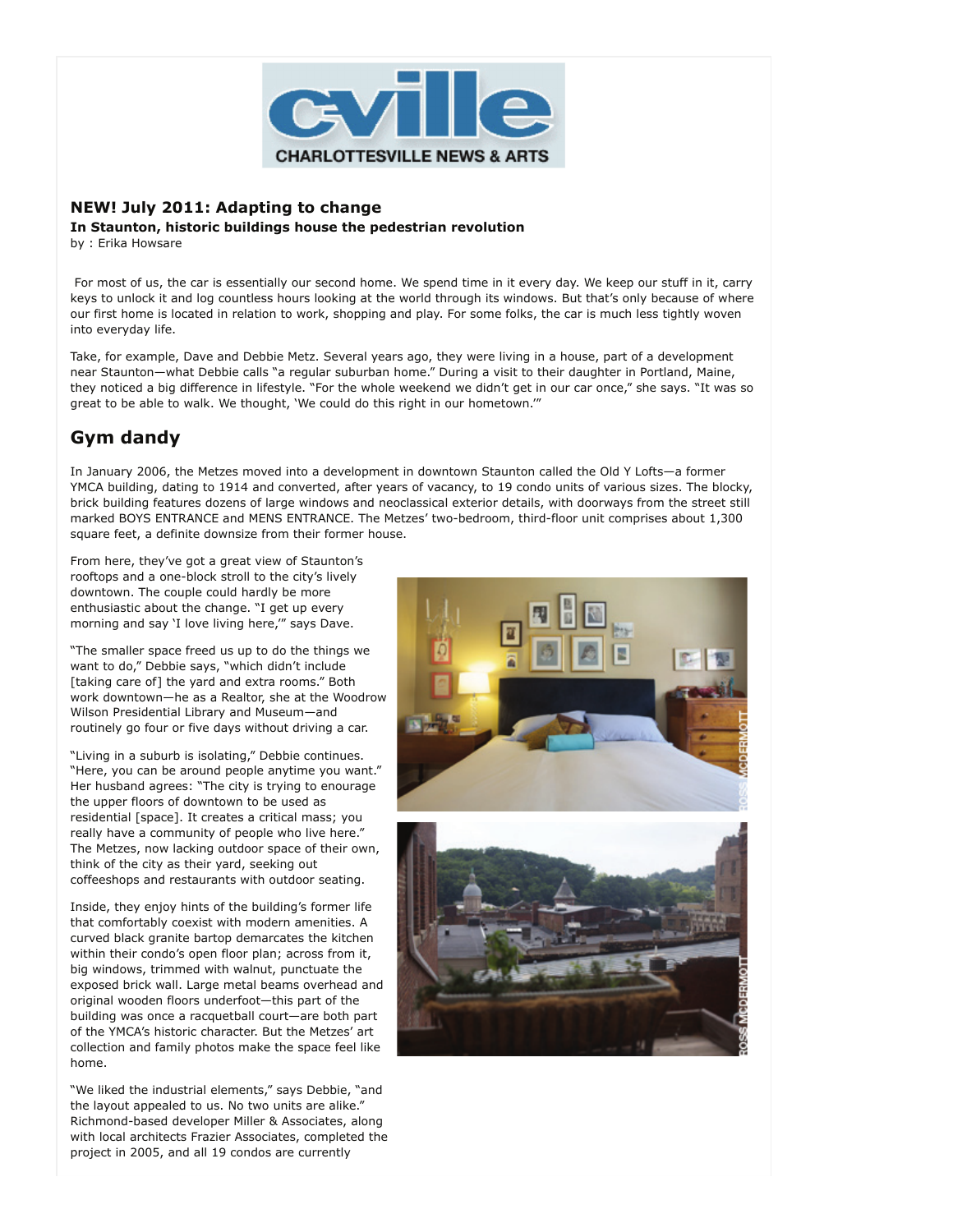occupied (a number of those being their owners' second homes). Throughout, the historic patina is in evidence, from a swimming pool-cum-wine cellar to an original stairway with railings burnished by generations of hands.

The Metzes see themselves as part of a demographic trend, with baby boomers set to turn 65 and looking for low-maintenance, walkable living. "It's just very freeing," says Dave. "I never liked mowing the lawn anyway."

## **Right side of the tracks**

Newer to Staunton's downtown scene is Wes Adams, who moved into a loft near the Amtrak station seven months ago. Also designed by Frazier Associates, Adams' apartment is on the fourth floor of a former grain warehouse called the Hoy Brothers Feed Mill. Adams moved from Atlanta, where, like the Metzes, he'd lived in a house in the suburbs.

Now, his Thursday evenings are flavored by live bands playing in the parking lot below his windows (part of Staunton's Shakin' at the Station concert series) and on Saturday mornings, he can walk downstairs and directly into the farmer's market. His commute has shrunk from an hour and 15 minutes each way to 10 minutes, and for exercise he can run through the city to Gypsy Hill Park and back, a three-mile circuit.

"I'm not putting too many miles on the car," he says. "It's my first experience with in-town living." Last year, having taken a job with Augusta Health, he was staying in a hotel when he spotted a sign in the window of the Hoy Brothers building. It was the first apartment he'd looked at, but he didn't need to see any others.

The early-20th-century brick building is tall and narrow, with the top two floors converted to lofts, and commercial space on the bottom two. Adams' one-bedroom loft clearly reveals its past, with exposed post-and-beam construction and original brick walls painted taupe. But, even while a sliding door in the bedroom reminds one that gangways once carried grain up into the space from railroad cars below, a walk-through closet and a modern kitchen plant the space firmly in the present.

"They've done a wonderful job," Adams says. Filled with his handsome classic furniture, the loft shows off its details: dark metal brackets under the wide L-shaped kitchen bar, high ceilings with exposed ductwork, and black baseboards that conceal new wiring. A gas fireplace sits at an angle in the living room corner.

"I hear the trains every now and then, but you get used to it," Adams says. "It's actually very quiet most of the time. I've not been distracted by city noise." He seems more than pleased with his new hometown: "I don't know what other town in America I could live in and have this."



**Top to bottom: The Metzes downsized from four bedrooms to two; Their second bedroom boasts a view over downtown Staunton (with a windowbox herb garden in the foreground); From behind the kitchen's curved bar, the condo's living and dining areas are within easy conversing distance, and industrial elements like metal beams and exposed brick complement the newer materials like granite countertops.**





**Top: Adams finds the condo surprisingly quiet despite close proximity to downtown amenities.**

**Bottom: An old sliding door in the bedroom once admitted grain unloaded from nearby rail cars.**

## **Glass castle**

A 10-minute walk from Adams' apartment, another redevelopment project is underway on a much larger scale. The